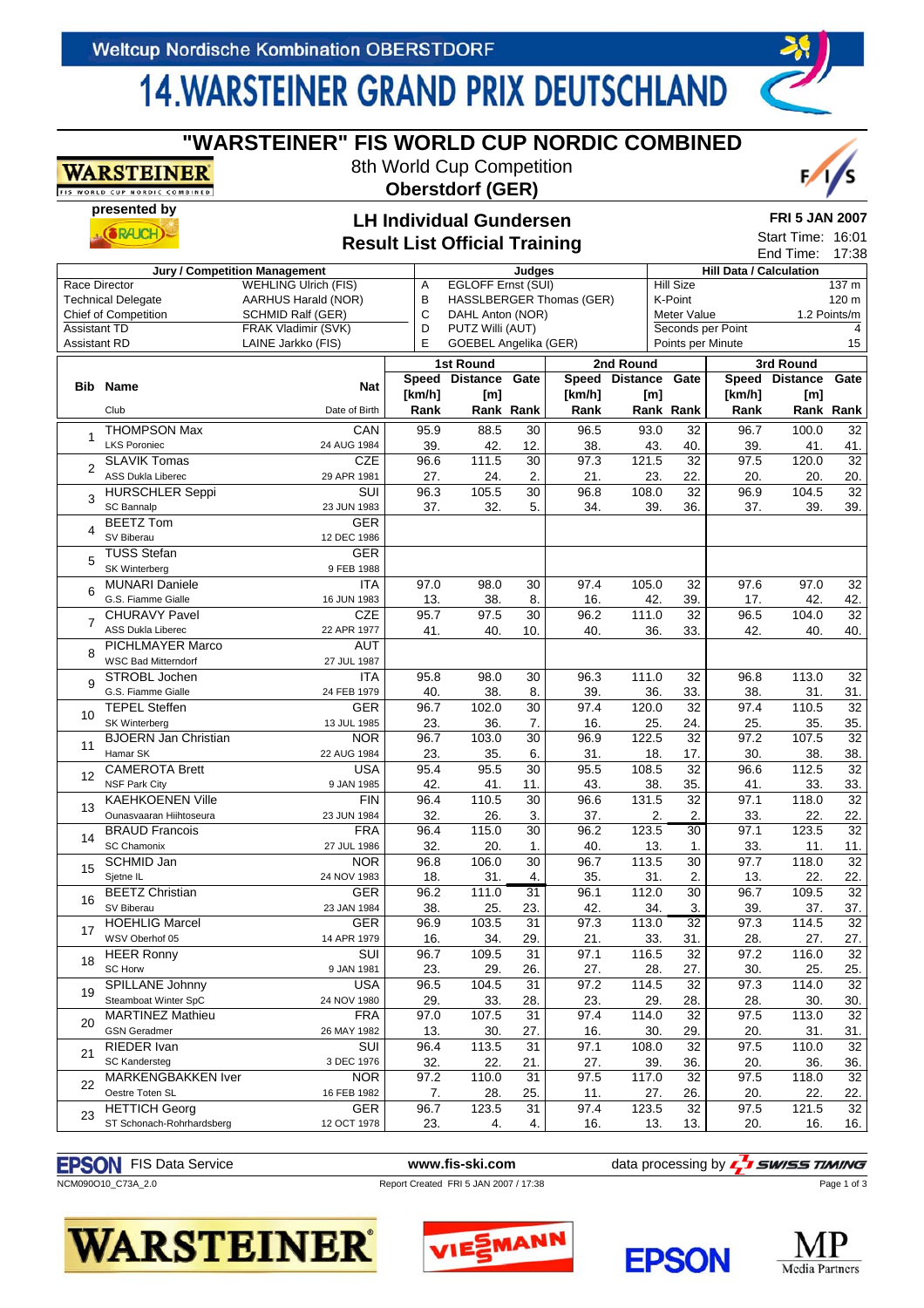**presented by**

. (**SRAICH**)

**WARSTEINER** ORLD CUP NORDIC COMBINED

# **14. WARSTEINER GRAND PRIX DEUTSCHLAND**

|          | Start Time: 16:01<br><b>Result List Official Training</b><br>End Time: |               |                |                                  |                 |        |                             |                  |                |                             | 17:38           |
|----------|------------------------------------------------------------------------|---------------|----------------|----------------------------------|-----------------|--------|-----------------------------|------------------|----------------|-----------------------------|-----------------|
|          |                                                                        |               |                |                                  |                 |        |                             |                  |                |                             |                 |
|          |                                                                        |               |                | 1st Round<br>Speed Distance Gate |                 |        | 2nd Round<br>Speed Distance | Gate             |                | 3rd Round<br>Speed Distance | Gate            |
|          | <b>Bib Name</b>                                                        | <b>Nat</b>    |                |                                  |                 |        |                             |                  |                |                             |                 |
|          | Club                                                                   |               | [km/h]<br>Rank | [m]                              | Rank Rank       | [km/h] | [m]                         | <b>Rank Rank</b> | [km/h]<br>Rank | [m]                         | Rank Rank       |
|          |                                                                        | Date of Birth |                |                                  |                 | Rank   |                             |                  |                |                             |                 |
| 24       | RYYNAENEN Janne                                                        | <b>FIN</b>    | 97.1           | 122.5                            | 31              | 97.6   | 124.5                       | 32               | 97.9           | 132.0                       | 32              |
|          | Ounasvaaran Hiihtoseura                                                | 1 JAN 1988    | 11.            | 8.                               | 8.              | 9.     | 10.                         | 10.              | 8.             | 2.                          | 2.              |
| 25       | <b>SCHMITT Thorsten</b>                                                | <b>GER</b>    | 97.6           | 119.0                            | $\overline{31}$ | 97.7   | 105.5                       | 32               | 98.3           | 121.0                       | 32              |
|          | SC Furtwangen                                                          | 20 SEP 1975   | 1.             | 13.                              | 13.             | 6.     | 41.                         | 38.              | 1.             | 19.                         | 19.             |
| 26       | <b>BAL Nicolas</b>                                                     | <b>FRA</b>    | 97.0           | 110.5                            | $\overline{31}$ | 97.5   | 113.5                       | $\overline{32}$  | 97.7           | 114.5                       | $\overline{32}$ |
|          | <b>Douanes Autrans</b>                                                 | 2 JUN 1978    | 13.            | 26.                              | 24.             | 11.    | 31.                         | 30.              | 13.            | 27.                         | 27.             |
| 27       | <b>KLAPFER Lukas</b>                                                   | <b>AUT</b>    | 96.5           | 100.5                            | $\overline{31}$ | 96.7   | 111.5                       | $\overline{32}$  | 97.1           | 111.5                       | $\overline{32}$ |
|          | <b>WSV Eisenerz</b>                                                    | 25 DEC 1985   | 29.            | 37.                              | 30.             | 35.    | 35.                         | 32.              | 33.            | 34.                         | 34.             |
| 28       | <b>STECHER Mario</b>                                                   | <b>AUT</b>    | 97.1           | 115.5                            | $\overline{31}$ | 97.5   | 126.5                       | 32               | 98.0           | 124.5                       | 32              |
|          | <b>WSV Eisenerz</b>                                                    | 17 JUL 1977   | 11.            | 18.                              | 18.             | 11.    | 8.                          | 8.               | 6.             | 9.                          | 9.              |
| 29       | <b>DENIFL Wilhelm</b>                                                  | AUT           | 97.5           | 117.5                            | 31              | 97.5   | 124.5                       | 32               | 98.0           | 122.5                       | 32              |
|          | SV Innsbruck - Bergisel                                                | 10 NOV 1980   | 3.             | 15.                              | 15.             | 11.    | 10.                         | 10.              | 6.             | 15.                         | 15.             |
| 30       | <b>KLEMETSEN Havard</b>                                                | <b>NOR</b>    | 97.3           | 118.5                            | 31              | 97.8   | 124.0                       | 32               | 98.1           | 120.0                       | 32              |
|          | Kautokeino IL                                                          | 5 JAN 1979    | 6.             | 14.                              | 14.             | 2.     | 12.                         | 12.              | 3.             | 20.                         | 20.             |
| 31       | <b>TAKAHASHI Daito</b>                                                 | <b>JPN</b>    |                |                                  |                 |        |                             |                  |                |                             |                 |
|          | Team Tsuchiya Home                                                     | 16 DEC 1980   |                |                                  |                 |        |                             |                  |                |                             |                 |
| 32       | <b>GRUBER Michael</b>                                                  | AUT           | 96.8           | 117.0                            | 31              | 97.2   | 122.5                       | 32               | 97.7           | 121.5                       | 32              |
|          | TSU St. Veit                                                           | 5 DEC 1979    | 18.            | 16.                              | 16.             | 23.    | 18.                         | 17.              | 13.            | 16.                         | 16.             |
| 33       | <b>KREINER David</b>                                                   | <b>AUT</b>    | 96.4           | 115.5                            | $\overline{31}$ | 97.2   | 122.0                       | 32               | 97.4           | 123.0                       | 32              |
|          | <b>SC Kitzbuehel</b>                                                   | 8 MAR 1981    | 32.            | 18.                              | 18.             | 23.    | 21.                         | 20.              | 25.            | 13.                         | 13.             |
| 34       | <b>RIAN Espen</b>                                                      | <b>NOR</b>    | 97.4           | 123.5                            | 31              | 98.0   | 127.5                       | 32               | 98.1           | 130.0                       | $\overline{32}$ |
|          | Stadsbygd IL                                                           | 11 FEB 1981   | 4.             | 4.                               | 4.              | 1.     | 7.                          | 7.               | 3.             | 5.                          | 5.              |
| 35       | <b>GRUBER Bernhard</b>                                                 | <b>AUT</b>    | 97.2           | 122.5                            | 31              | 97.7   | 123.5                       | 32               | 97.8           | 127.5                       | $\overline{32}$ |
|          | SC Bischofshofen                                                       | 12 AUG 1982   | 7.             | 8.                               | 8.              | 6.     | 13.                         | 13.              | 12.            | 6.                          | 6.              |
| 36       | <b>TALLUS Jaakko</b>                                                   | <b>FIN</b>    |                |                                  |                 |        |                             |                  |                |                             |                 |
|          | Lieksan Hiihtoseura                                                    | 23 FEB 1981   |                |                                  |                 |        |                             |                  |                |                             |                 |
| 37       | <b>EDELMANN Tino</b>                                                   | <b>GER</b>    | 96.8           | 122.0                            | 31              | 97.1   | 123.0                       | 32               | 97.6           | 126.0                       | 32              |
|          | SC Motor Zella-Mehlis                                                  | 13 APR 1985   | 18.            | 10.                              | 10.             | 27.    | 16.                         | 15.              | 17.            | 8.                          | 8.              |
| 38       | <b>DEMONG Bill</b>                                                     | <b>USA</b>    | 96.8           | 113.0                            | 31              | 97.6   | 122.0                       | 32               | 97.4           | 124.5                       | 32              |
|          | Lake Placid SC                                                         | 29 MAR 1980   | 18.            | 23.                              | 22.             | 9.     | 21.                         | 20.              | 25.            | 9.                          | 9.              |
| 39       | <b>GOTTWALD Felix</b>                                                  | <b>AUT</b>    | 96.9           | 115.0                            | $\overline{31}$ | 97.5   | 121.0                       | $\overline{32}$  | 97.7           | 114.5                       | $\overline{32}$ |
|          | SC Saalfelden                                                          | 13 JAN 1976   | 16.            | 20.                              | 20.             | 11.    | 24.                         | 23.              | 13.            | 27.                         | 27.             |
| 40       | KIRCHEISEN Bjoern                                                      | <b>GER</b>    |                |                                  |                 |        |                             |                  |                |                             |                 |
|          | WSV 08 Johanngeorgenstadt                                              | 6 AUG 1983    |                |                                  |                 |        |                             |                  |                |                             |                 |
| 41       | <b>TANDE Petter L.</b>                                                 | <b>NOR</b>    | 97.4           | 123.5                            | 31              | 97.8   | 131.5                       | 32               | 97.9           | 123.0                       | 32              |
|          | Byaasen IL                                                             | 11 JUN 1985   | 4.             | 4.                               | 4.              | 2.     | 2.                          | 2.               | 8.             | 13.                         | 13.             |
| 42       | <b>ACKERMANN Ronny</b>                                                 | <b>GER</b>    |                |                                  |                 | 97.8   | 126.5                       | 32               | 97.9           | 115.5                       | $\overline{32}$ |
|          | Rhoener WSV Dermbach                                                   | 16 MAY 1977   |                |                                  |                 | 2.     | 8.                          | 8.               | 8.             | 26.                         | 26.             |
| 43       | <b>LAHEURTE Maxime</b>                                                 | <b>FRA</b>    | 96.6           | 123.5                            | 31              | 96.9   | 129.5                       | 32               | 97.2           | 121.5                       | 32              |
|          | A.S.Geradmer                                                           | 20 MAY 1985   | 27.            | 4.                               | 4.              | 31.    | 5.                          | 5.               | 30.            | 16.                         | 16.             |
| 44       | <b>HASENEY Sebastian</b>                                               | <b>GER</b>    | 96.8           | 119.5                            | $\overline{31}$ | 97.2   | 123.0                       | $\overline{32}$  |                |                             |                 |
| 45       | SC Motor Zella-Mehlis                                                  | 27 AUG 1978   | 18.            | 11.                              | 11.             | 23.    | 16.                         | 15.              |                |                             |                 |
|          | <b>LAMY CHAPPUIS Jason</b>                                             | <b>FRA</b>    | 96.4           | 125.5                            | 31              | 97.0   | 129.0                       | 32               | 97.6           | 131.5                       | 32              |
|          | SC Bois D'Amont                                                        | 9 SEP 1986    | 32.            | 1.                               | $\mathbf{1}$ .  | 30.    | 6.                          | 6.               | 17.            | 3.                          | 3.              |
| 46<br>47 | <b>KOIVURANTA Anssi</b>                                                | <b>FIN</b>    | 96.5           | 125.5                            | $\overline{31}$ | 96.9   | 130.5                       | 32               | 97.1           | 131.5                       | $\overline{32}$ |
|          | Kuusamon Erae-Veikot                                                   | 3 JUL 1988    | 29.            | 1.                               | 1.              | 31.    | 4.                          | 4.               | 33.            | 3.                          | 3.              |
|          | <b>MANNINEN Hannu</b>                                                  | <b>FIN</b>    | 97.2           | 116.5                            | $\overline{31}$ | 97.4   | 117.5                       | 32               | 97.9           | 123.5                       | $\overline{32}$ |
|          | Ounasvaaran Hiihtoseura                                                | 17 APR 1978   | 7.             | 17.                              | 17.             | 16.    | 26.                         | 25.              | 8.             | 11.                         | 11.             |
| 48       | MOAN Magnus-H.                                                         | <b>NOR</b>    | 97.6           | 119.5                            | 31              | 97.8   | 122.5                       | 32               | 98.2           | 127.0                       | 32              |
|          | Byaasen IL                                                             | 26 AUG 1983   | 1.             | 11.                              | 11.             | 2.     | 18.                         | 17.              | 2.             | 7.                          | 7.              |
| 49       | <b>BIELER Christoph</b>                                                | <b>AUT</b>    | 97.2           | 125.5                            | 31              | 97.7   | 135.0                       | 32               | 98.1           | 133.5                       | $\overline{32}$ |
|          | HSV Absam - Bergisel                                                   | 28 OCT 1977   | 7.             | 1.                               | 1.              | 6.     | 1.                          | 1.               | 3.             | 1.                          | 1.              |

#### **"WARSTEINER" FIS WORLD CUP NORDIC COMBINED**

8th World Cup Competition **Oberstdorf (GER)**

**LH Individual Gundersen**



**FRI 5 JAN 2007**

Start Time: 16:01

|  | <b>EPSON</b> FIS Data Service |
|--|-------------------------------|
|--|-------------------------------|

NCM090O10\_C73A\_2.0 Report Created FRI 5 JAN 2007 / 17:38

**SWISS TIMING** www.fis-ski.com data processing by Page 2 of 3

# **WARSTEINER**®